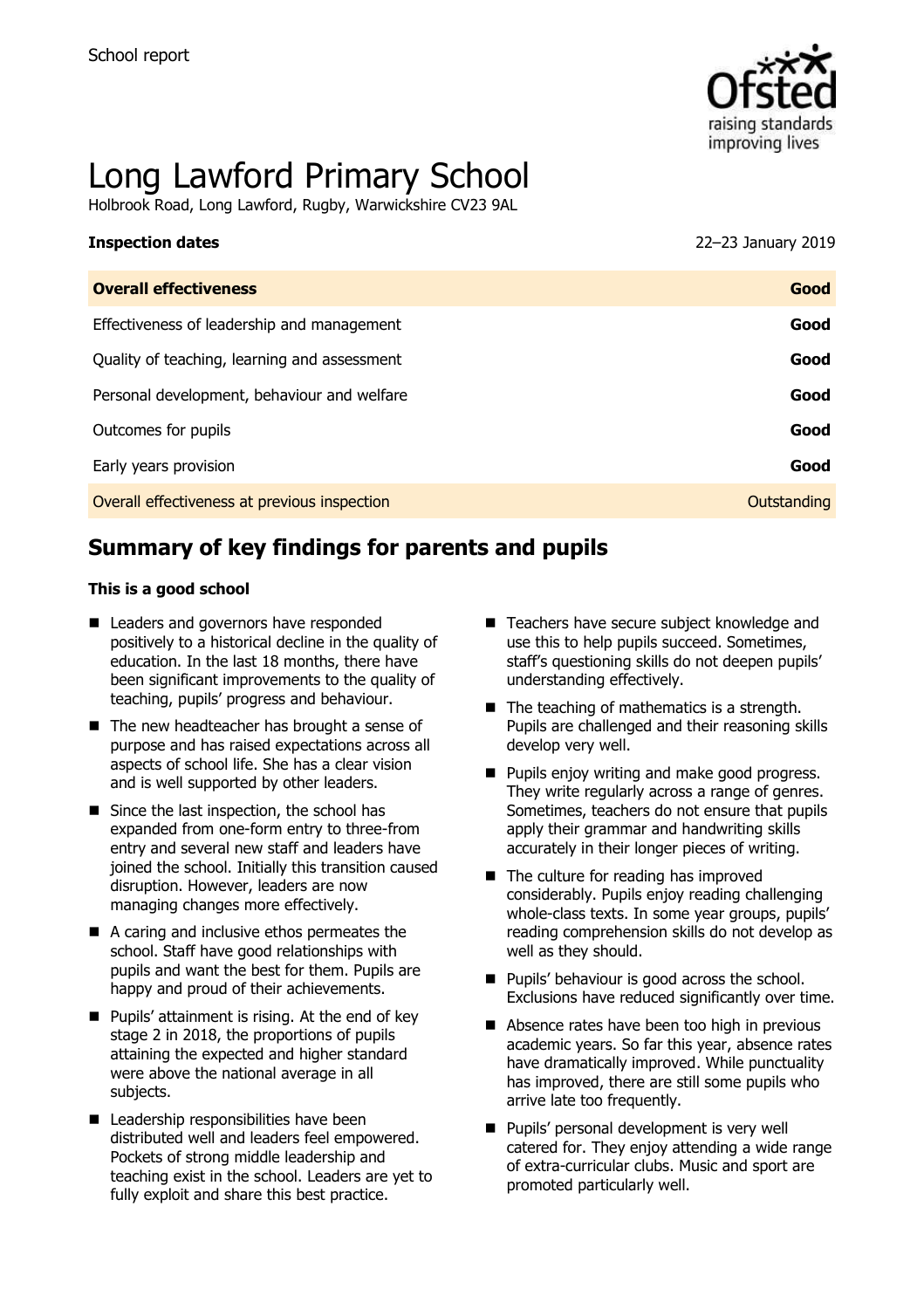

# **Full report**

### **What does the school need to do to improve further?**

- $\blacksquare$  Continue to develop the quality of teaching, by:
	- making sure that pupils apply their grammar and handwriting skills accurately in longer pieces of writing
	- ensuring that the teaching of reading comprehension is sufficiently challenging in every year group
	- developing staff's questioning skills so that questions deepen pupils' thinking, particularly for the most able pupils.
- Deepen the impact of leadership and management, by:
	- providing opportunities to share best practice that exists in middle leadership and in the quality of teaching
	- sustaining improvements in pupils' attendance and punctuality rates.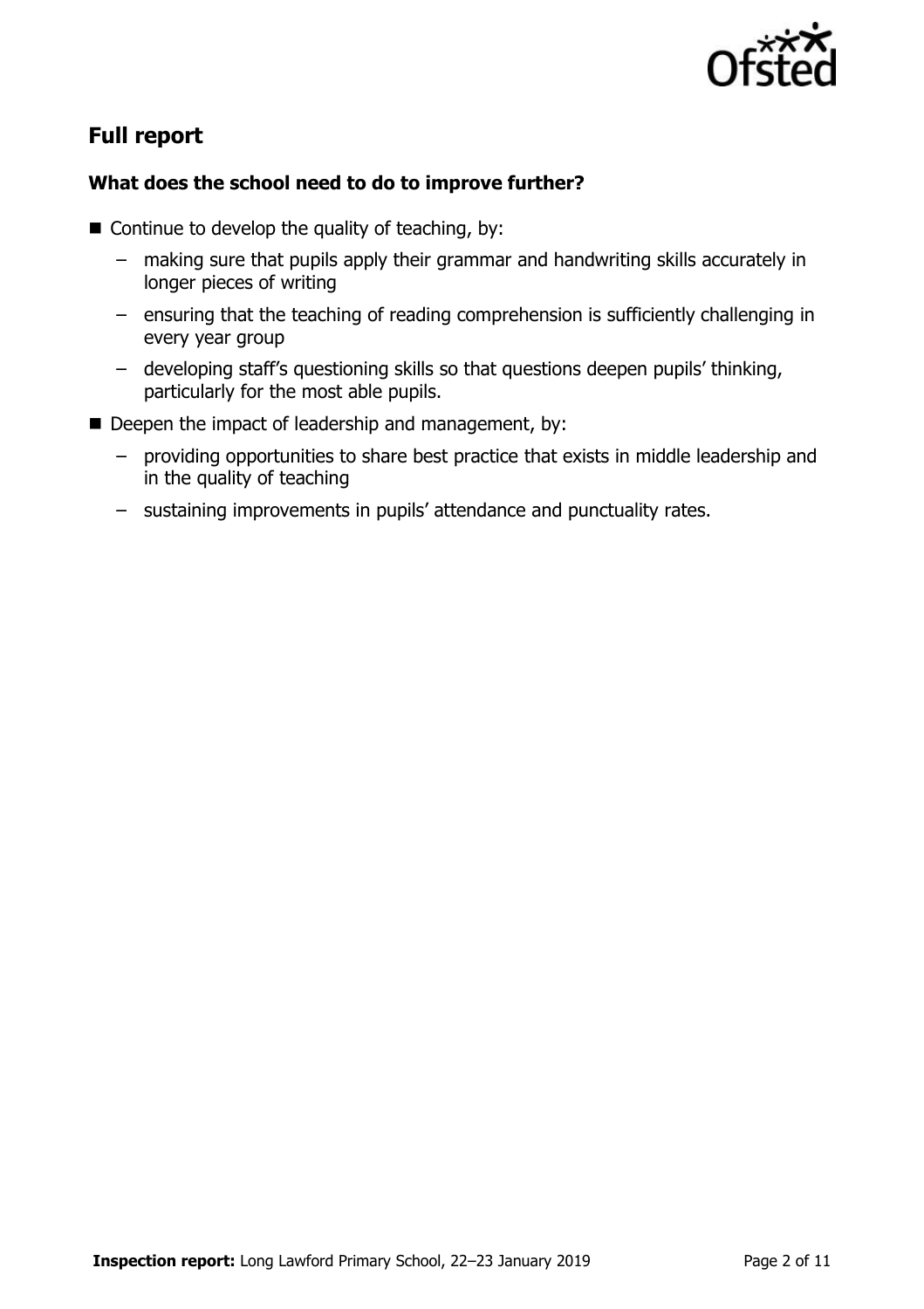

# **Inspection judgements**

#### **Effectiveness of leadership and management Good**

- Leaders and governors have successfully addressed a historical decline in outcomes and behaviour. The school has changed significantly since the previous inspection, including transitioning from one-form entry, to two-form entry, and then to three-form entry. A large number of staff and leaders have joined or left the school during this time. Historically, some of these changes were not managed as well as they should have been. However, leaders and governors have responded well in the last 18 months and the quality of education has improved significantly.
- The headteacher has quickened the pace of improvement since she joined the school in September 2018. Her clear vision and high standards have had a noticeable impact on the quality of teaching and the ethos of the school. Staff appreciate the renewed sense of direction. Staffing is more settled and morale is good. The vast majority of parents are complimentary about the school and would recommend it to others.
- Leaders' effective strategic planning enables them and governors to focus successfully on improvement. Their self-evaluation is accurate and concisely identifies appropriate priorities for the school. These priorities are reflected clearly and coherently in the school improvement plan. Senior leaders review the plan on a regular basis and have a good understanding of the impact of their actions.
- Staff in the school are happy and feel well supported by leaders. Central to this is the quality of training and guidance that they receive. Leaders have clear systems to check the quality of teaching and provide staff with effective feedback. Staff training is put in place where aspects of teaching need to be improved. This quality of support extends well to those teachers who are new to the profession. These processes have helped teaching improve significantly over the last year.
- Senior leaders monitor pupils' progress regularly and efficiently. They work closely with staff to identify pupils' prior attainment and compare it with their current attainment. As result, there is a good understanding of those pupils who are doing well and those who require additional support.
- Middle leaders have a good understanding of the strengths in their subject areas. They are becoming increasingly involved in the monitoring of teaching and learning. Some middle leaders have a very good understanding of the impact of different strategies in their subject areas and use this information to make further improvements. However, this practice is not consistent across all middle leaders in the school.
- The special educational needs coordinator is new in post and has made a good start. She has worked closely with the headteacher to make identification procedures more robust and to improve communication with parents. Additional support for pupils with special educational needs and/or disabilities (SEND) is effective and these pupils make good progress.
- The use of the pupil premium contributes well to disadvantaged pupils' experiences and their academic achievement. Leaders and staff closely monitor pupils' progress and put in place effective support if pupils are falling behind. The '30 day plans' identify disadvantaged pupils' barriers and the type of support required. For example, a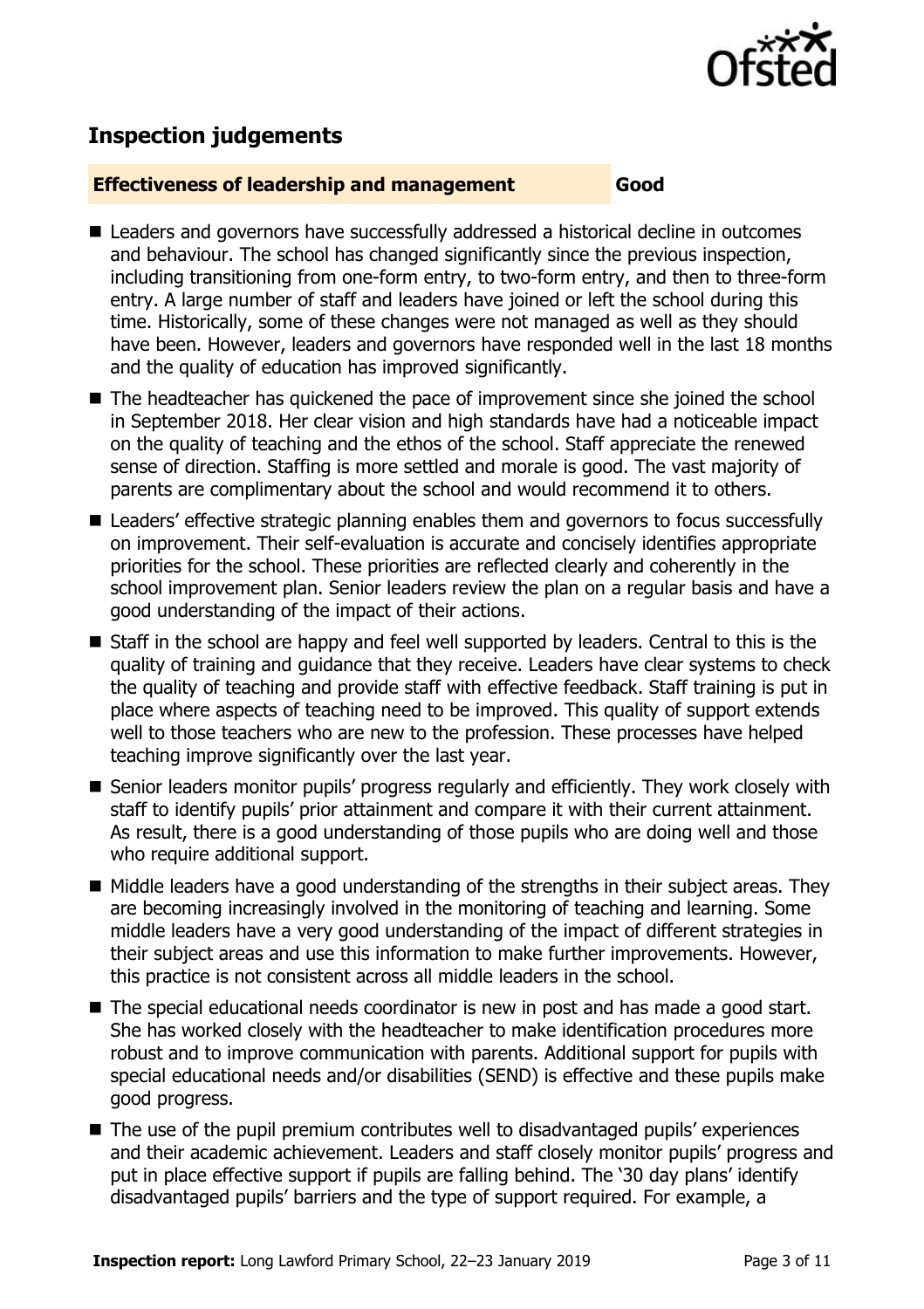

successful reading intervention helped to boost disadvantaged pupils' reading ages.

- The broad and balanced curriculum provides a wide range of opportunities for pupils to learn about the past and present. Each theme starts with a focus day to ignite pupils' interest and themes are brought to life with special visitors or visits out of school. Pupils' skills, knowledge and understanding are developing well across a range of subjects. Their spiritual, moral, social and cultural development is also well considered. For example, during the inspection, older pupils in the school demonstrated a good understanding of what life was like for women in the two world wars. Younger pupils showed a deep understanding of how their life compared to that of a child in India.
- The primary physical education and sport premium is used well. Leaders have made improvements to provision and have a clear understanding of where the remaining funding needs to be spent. One of the biggest successes has been an increase in the number of sports competitions and extra-curricular activities. Pupils enjoy attending clubs such as hockey, multi-skills, cricket, basketball and dance.

#### **Governance of the school**

- The governing body has improved significantly over the last year. Members of the governing body are committed, skilled and reflective. They acknowledge that they are partly responsible for the decline seen a few years ago and, as a result, have made several changes. The new chair provides a strong level of support to the headteacher. Other governors use meetings and visits to give leaders robust challenge about the quality of teaching and pupils' outcomes. This has helped to improve their understanding of the school's strengths and weaknesses.
- Governors ensure that they fully meet their statutory responsibilities. For example, they have a very good oversight of safeguarding and carry out checks to ensure that leaders and staff are keeping pupils safe.

#### **Safeguarding**

- $\blacksquare$  The arrangements for safeguarding are effective.
- Keeping pupils safe is at the heart of the school's work. Leaders and staff have a clear understanding of their responsibilities. Staff benefit from regular training and updates, which further sharpen their knowledge about important risks. For example, staff have a good understanding of the 'Prevent' duty and are also clear about their responsibilities for reporting cases of female genital mutilation. The culture for safeguarding is positive and pupils are kept safe from harm.
- The designated safeguarding leads ensure that other leaders and staff have a good understanding of pupils who might require support. Staff report concerns vigilantly and the safeguarding leads follows up concerns thoroughly. Leaders challenge external agencies when the quality of support for families or the school is not good enough.
- $\blacksquare$  Thoughtful teaching of safety in the curriculum ensures that pupils know how to keep themselves safe. Pupils have a good understanding of how to stay safe on the internet and know what they should do if they are concerned about something. Pupils say that bullying is very rare and if it does happen, adults intervene quickly to address it.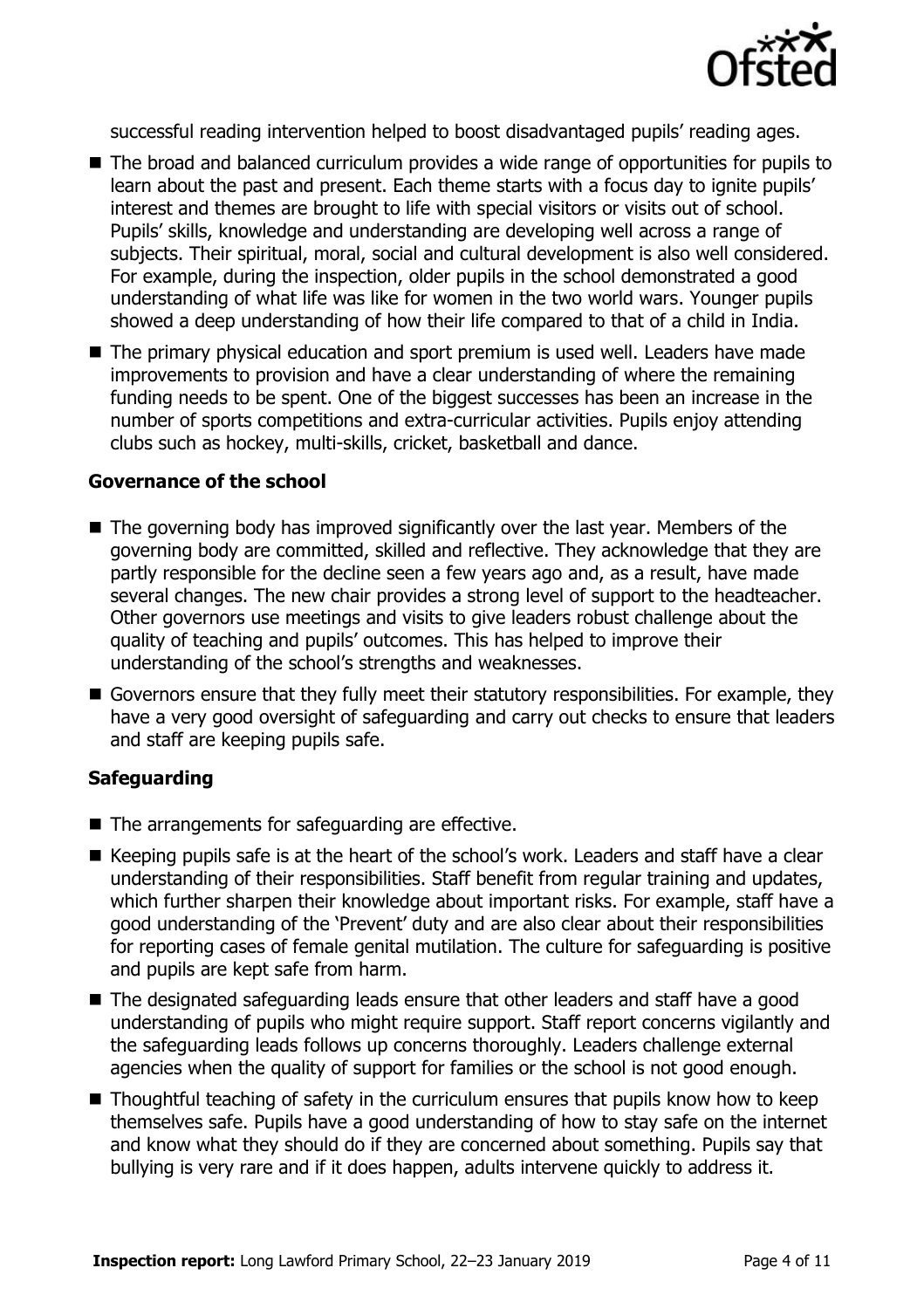

#### **Quality of teaching, learning and assessment Good**

- The quality of teaching across the school is good. There are high expectations of pupils and work is generally well matched to pupils' abilities. Teachers have secure subject knowledge and use accurate modelling to show pupils how to be successful in their learning. Staff work closely together when planning pupils' work within their phase. This has helped new staff to settle in quickly and all staff to develop consistent approaches to teaching across their year groups. Relationships between staff and pupils in lessons are good. Pupils enjoy learning, work hard and make good progress.
- Classrooms are purposeful and vibrant. Staff make good use of displays to aid pupils' learning and to celebrate their work. For example, teachers model previously learned mathematical concepts and leave them up on display to consolidate learning in future lessons. Pupils also show great pride when they choose their best piece of work to put up on display in the classroom.
- There are some examples of very effective teaching in the school. This is characterised by effective questioning and high levels of challenge. This stronger practice is yet to be shared systematically across the school. Some staff's questioning is not as strong and does not get pupils, particularly the most able, to think deeply about their learning.
- The quality of teachers' subject knowledge in mathematics and the work in pupils' books is good. A noticeable strength of mathematics teaching is the regular opportunities that pupils get to develop their mathematical reasoning. Pupils are developing into confident mathematicians. They enjoy applying their understanding to appropriately challenging problems.
- The culture for reading has improved. Teachers use age-appropriate and engaging whole-class texts in writing and reading lessons. These texts are sometimes linked to the curriculum topics that pupils learn about. Pupils enjoy reading regularly and have a good understanding of their favourite authors. The teaching of reading comprehension skills sometimes lacks sufficient challenge. For example, pupils' understanding of inference and language develops inconsistently in some year groups.
- $\blacksquare$  Pupils enjoy using a whole-class text as a stimulus for their writing. They write regularly across a range of genres. This approach has improved pupils' confidence and their ability to think of ideas for their writing. Sometimes, pupils do not apply their technical writing skills, such as grammar and handwriting, into their longer pieces of writing.
- **Phonics is taught well. Staff plan effectively and make sure that pupils are taught in** appropriately matched groups. Teaching is secure and some of the practice seen during the inspection was strong. Pupils learn sounds quickly and apply their phonics successfully in their writing.
- Teaching assistants are generally well deployed across the school. This is particularly the case in the afternoons when they provide additional support for pupils. They have a good understanding of pupils' needs and help to overcome barriers that pupils may face in their learning.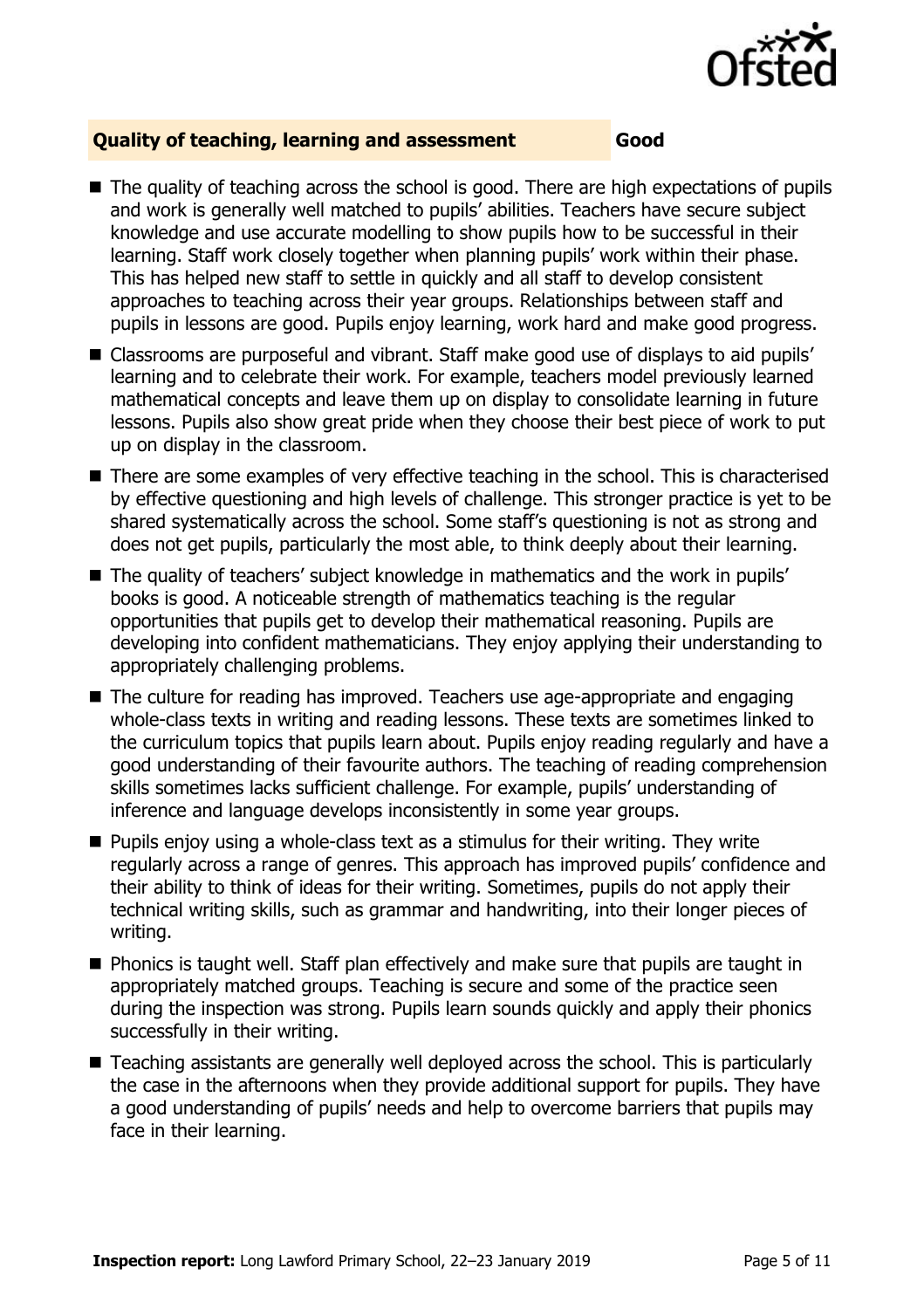

#### **Personal development, behaviour and welfare Good**

#### **Personal development and welfare**

- The school's work to promote pupils' personal development and welfare is good.
- Relationships between adults and pupils are positive across the school. A high level of care and respect creates a supportive ethos across the school. Pupils are happy, work hard in lessons and have positive attitudes about school.
- **Pupils have a good understanding of how to keep themselves safe. Older pupils in the** school are clear about games and applications that are not appropriate to use. The school has its own road safety crew who help raise awareness among other pupils. The typical view from parents is that that their children feel safe in school.
- The school's enrichment opportunities are impressive and contribute well to pupils' personal development. There is a broad range of sport and music clubs. Pupils also speak enthusiastically about the different musical instruments that they play in the curriculum. For example, all of Year 3 learn to play the ukulele.
- **Pupils take on different leadership roles and enjoy the responsibility that comes with it.** The anti-bullying ambassadors and the school council were proud to tell inspectors of their successful projects.

#### **Behaviour**

- The behaviour of pupils is good.
- The behaviour policy has been recently refined and sets out clear expectations for pupils' behaviour. Staff operate the rewards and sanctions consistently. Pupils are motivated by the 'good to be green' system. As a result, pupils' behaviour in lessons and at social times is good.
- In the academic year 2016/17 exclusions were too high in the school. Leaders responded well to this and put in place better support for pupils who have complex behaviours. There has been a better use of advice from specialist external services and the school has also appointed its own family support worker. Exclusions declined significantly last academic year and are low this academic year.
- Since September 2018 absence rates have improved dramatically compared to previous years. New systems have been put in place to monitor and follow up absence issues more robustly. Pupils told inspectors that they are motivated by the new attendance reward scheme. While absence rates have improved, they have not been high enough in previous academic years. Consequently, recent improvements need to be sustained.
- Leaders have started to take positive steps to address this and punctuality is gradually improving. However, on some days there are still too many pupils arriving late.

#### **Outcomes for pupils Good**

**Effective teaching and a well-planned curriculum enable pupils to make good progress** on their journey through school. The work in pupils' books shows that they develop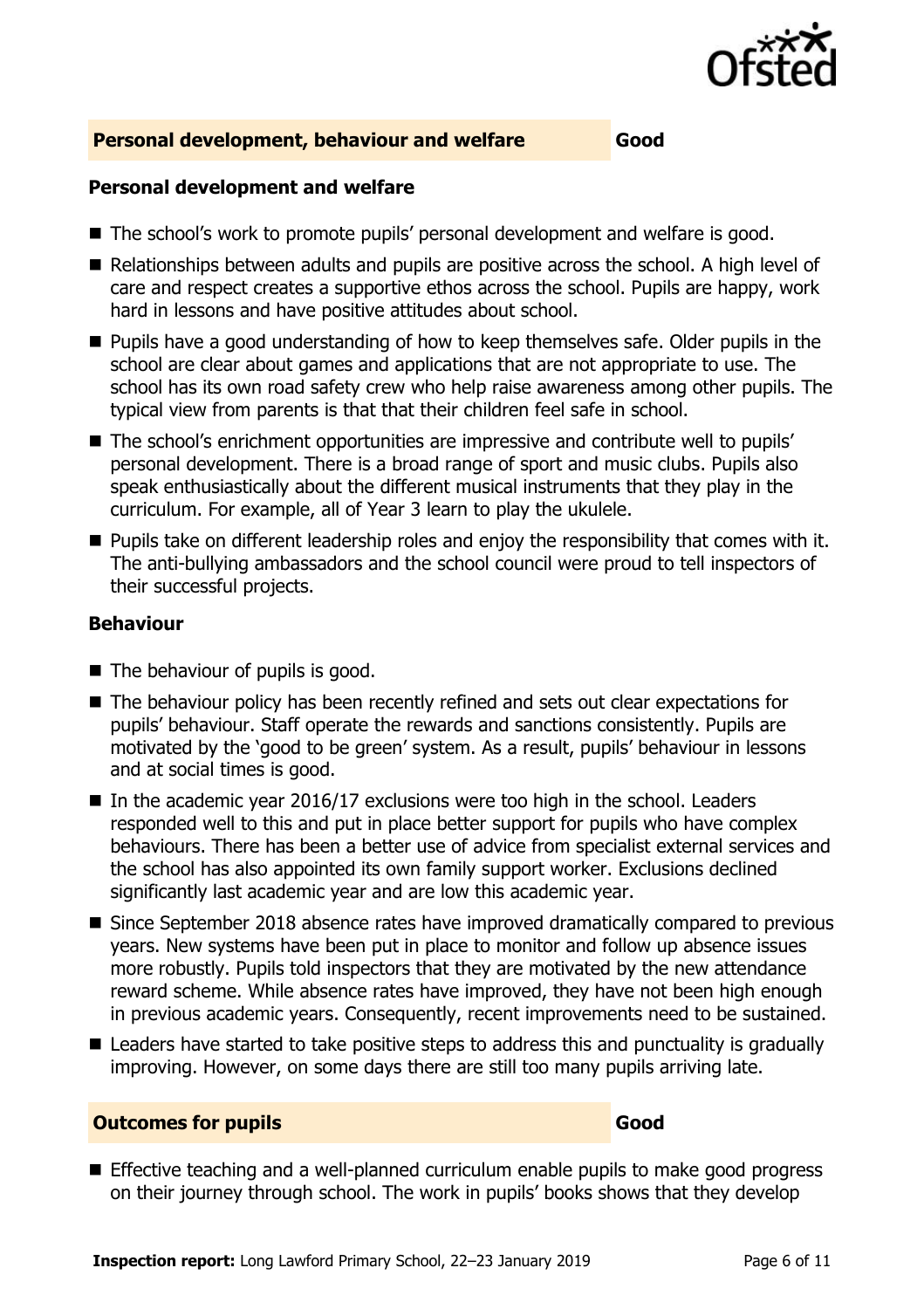

knowledge, skills and understanding at an appropriate rate.

- In 2016 and 2017 pupils' attainment was not high enough at the end of key stage 2. However, attainment rose significantly in 2018 and was above the levels seen nationally. This was also the case for disadvantaged pupils, whose attainment compared well to other pupils nationally. The school's assessment information and the work in pupils' books demonstrate that improvements have been sustained in key stage 2.
- At the end of key stage 1 the proportions of pupils attaining the expected standards in reading, writing and mathematics have been similar to, or above, the levels seen nationally for the last few years. In 2018, disadvantaged pupils' attainment was not high. However, the majority of these pupils made good progress during their time in key stage 1.
- $\blacksquare$  In 2018 the proportion of pupils attaining the expected standard in the Year 1 phonics screening check declined from the previous year but was still similar to the national average. Current Year 1 pupils' phonics attainment has improved.
- Work in pupils' mathematics books demonstrates that their reasoning skills develop very well over time. While pupils' reading fluency has improved through regular reading, some pupils' reading comprehension skills do not progress as strongly as they should. For example, sometimes pupils are not provided with challenging questions to develop their inference skills.
- **Pupils with SEND are well supported in class and through additional support. This helps** them to access learning at an appropriate level and make good progress on their journey through school.

#### **Early years provision Good Good**

- The quality of teaching and the outcomes for children in the early years are good. The proportion of children reaching a good level of development has either been above or in line with the national average over the last three years.
- Adults provide a high level of care for children and relationships at all levels are positive. Routines are well organised, so children know exactly what is expected of them. Consequently, children are happy and settled and enjoy attending school.
- Children get off to a strong start in the Nursery. Staff have high expectations and the children enjoy learning. During the inspection, the children had to guess what animal was in a bag and they were absolutely captivated by the activity. A wide range of vocabulary was modelled by staff and then used by the children.
- Reception provides a stimulating learning environment for children. The different areas for learning are clearly defined and children's work is displayed with pride. There are useful prompts for phonics and new vocabulary is displayed inside the classrooms.
- Activities stimulate children's interest and provide sufficient challenge. For example, in one activity, children enjoyed the challenge of using tweezers to order numbers from one to 10 on a thread. The activity supported children's mathematical thinking and helped to develop their fine motor skills.
- **Phonics is taught well across the early years. Staff use their secure subject knowledge**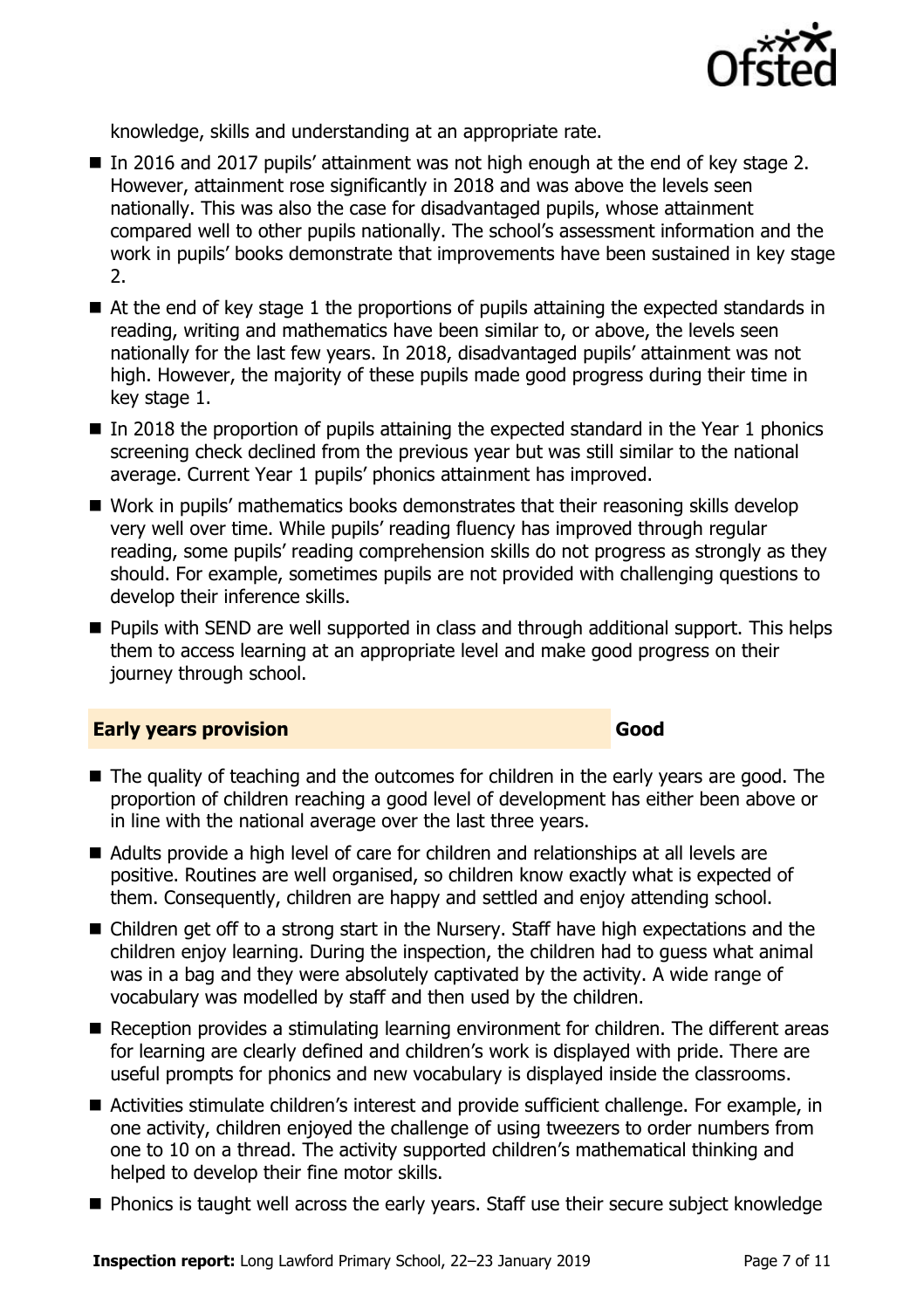

to help children learn new sounds. Some children are starting to apply their understanding into their writing. Reception children are provided with plenty of opportunities to write and they make good progress.

- Staff develop good working relationships with parents and keep them well informed about their children's learning. A recent 'family phonics' event helped to let parents know how to support their children with reading at home. Home visits are carried out for new children so that transitions run smoothly.
- The early years leader has a good understanding of the strengths and weaknesses of the setting. She uses assessment information well to help staff meet children's needs. For example, there has been significant work to identify and develop children's speech and language. There are good systems for staff to moderate their assessments with one another to ensure that assessments are accurate.
- All the early years welfare requirements are met. Adults keep children safe.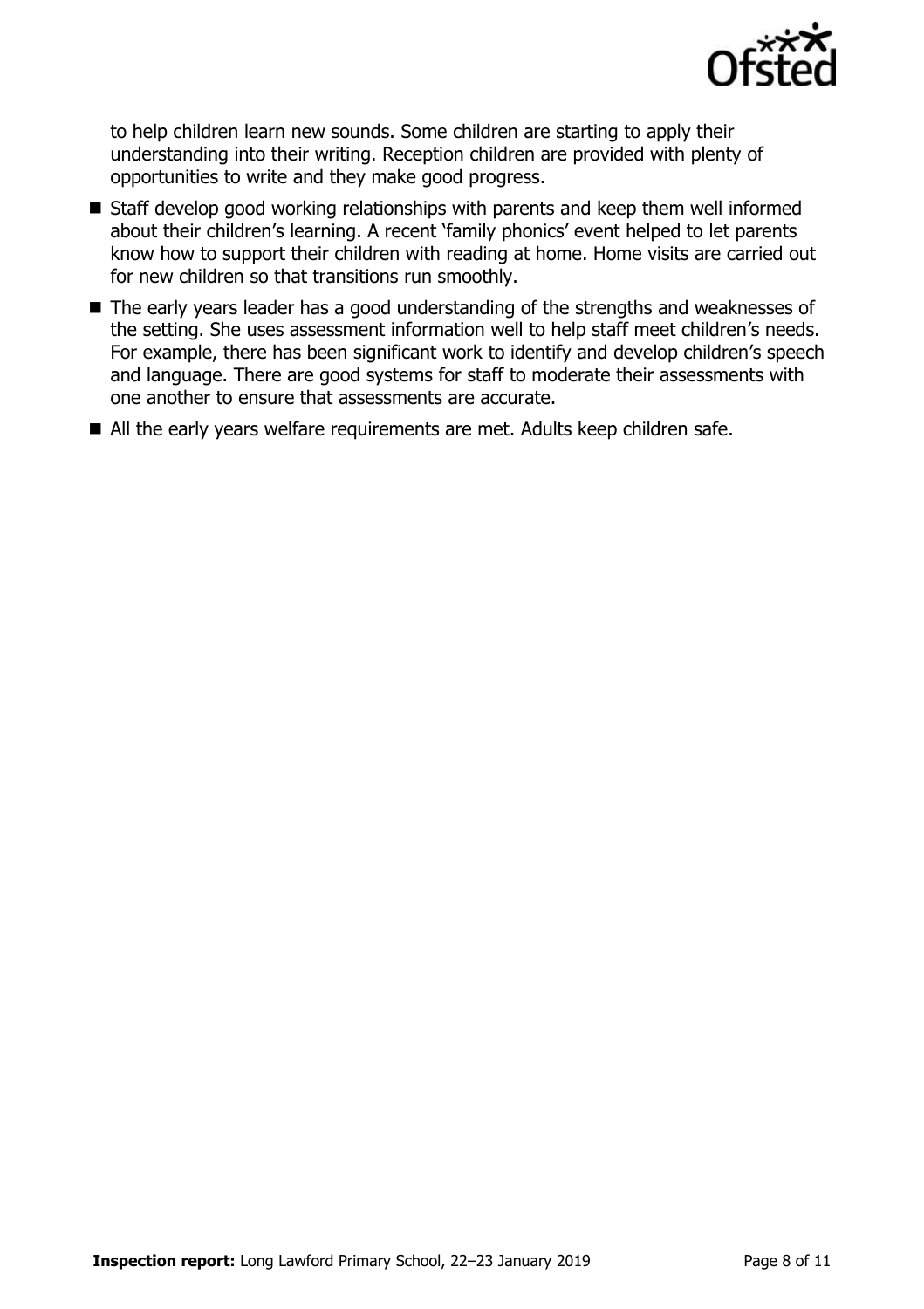

# **School details**

| Unique reference number | 125570       |
|-------------------------|--------------|
| Local authority         | Warwickshire |
| Inspection number       | 10058654     |

This inspection was carried out under section 8 of the Education Act 2005. The inspection was also deemed a section 5 inspection under the same Act.

| Type of school                      | Primary                          |
|-------------------------------------|----------------------------------|
| School category                     | Community                        |
| Age range of pupils                 | 3 to 11                          |
| <b>Gender of pupils</b>             | Mixed                            |
| Number of pupils on the school roll | 500                              |
| Appropriate authority               | The governing body               |
| Chair                               | <b>Sharon Marie Smyth</b>        |
| <b>Headteacher</b>                  | <b>Claire Stringer</b>           |
| Telephone number                    | 01788 543332                     |
| Website                             | www.longlawfordprimaryschool.com |
| Email address                       | admin2405@welearn365.com         |
| Date of previous inspection         | May 2012                         |

### **Information about this school**

- The school is an above-average-sized primary school.
- The proportion of disadvantaged pupils supported by the pupil premium funding is similar to the national average.
- A large majority of pupils come from a White British background.
- $\blacksquare$  The proportion of pupils with SEND is below the national average.
- The headteacher joined the school in September 2018. In the last 12 months, several new teachers have joined the school.
- The governing body has gone through several changes in recent years. The new chair of the governing body was appointed in September 2018.
- The local authority has provided regular support to the school, particularly in the last 18 months.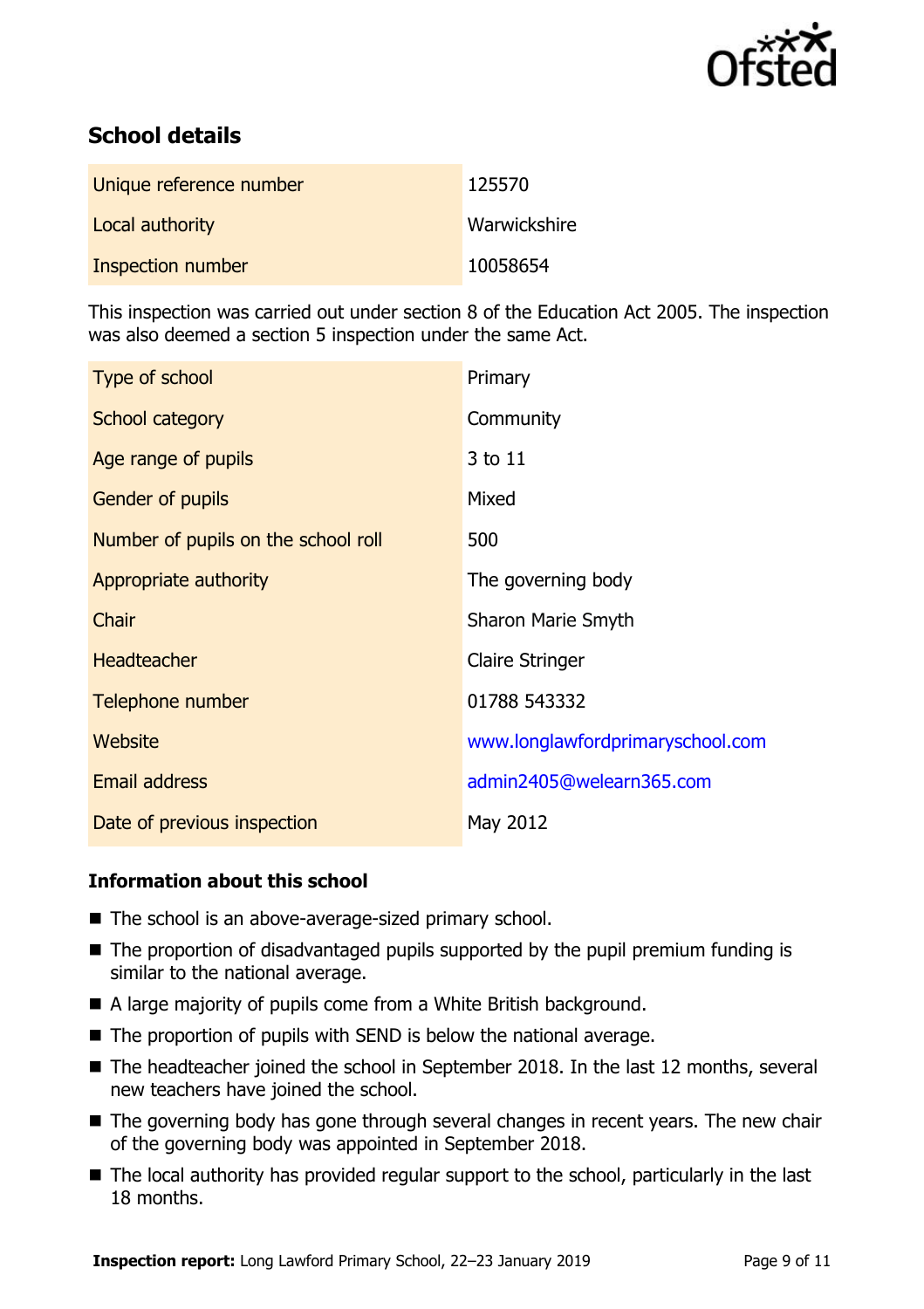![](_page_9_Picture_0.jpeg)

## **Information about this inspection**

- This inspection started as a section 8 no formal designation inspection of an exempt outstanding school. The evidence gathered on the section 8 inspection demonstrated that the school may no longer be outstanding. Consequently, the inspection converted to a second day and a full section 5 inspection was undertaken.
- Inspectors observed pupils' learning in 30 lessons or parts of lessons. A number of these observations were undertaken jointly with senior leaders.
- The inspectors scrutinised work in pupils' books and listened to pupils read. They met with groups of pupils to gain their views of the school. Inspectors observed pupils' behaviour at social times and at the end of the school day, as well as in lessons.
- Inspectors held meetings with the headteacher and other leaders. The lead inspector met with four members of the local governing body. He also had a telephone conversation with a school improvement adviser from the local authority.
- Inspectors reviewed a range of documentation. This included: assessments and records of pupils' progress; the school's checks and records relating to safeguarding, child protection and attendance; records of how teaching is monitored; and the school's improvement plans.
- Inspectors evaluated the 295 responses to Ofsted's online survey, Parent View. They also talked to parents at the start of the school day.

#### **Inspection team**

| Matt Meckin, lead inspector | Her Majesty's Inspector |
|-----------------------------|-------------------------|
| <b>Susan Hughes</b>         | Ofsted Inspector        |
| <b>Gill Turner</b>          | Ofsted Inspector        |